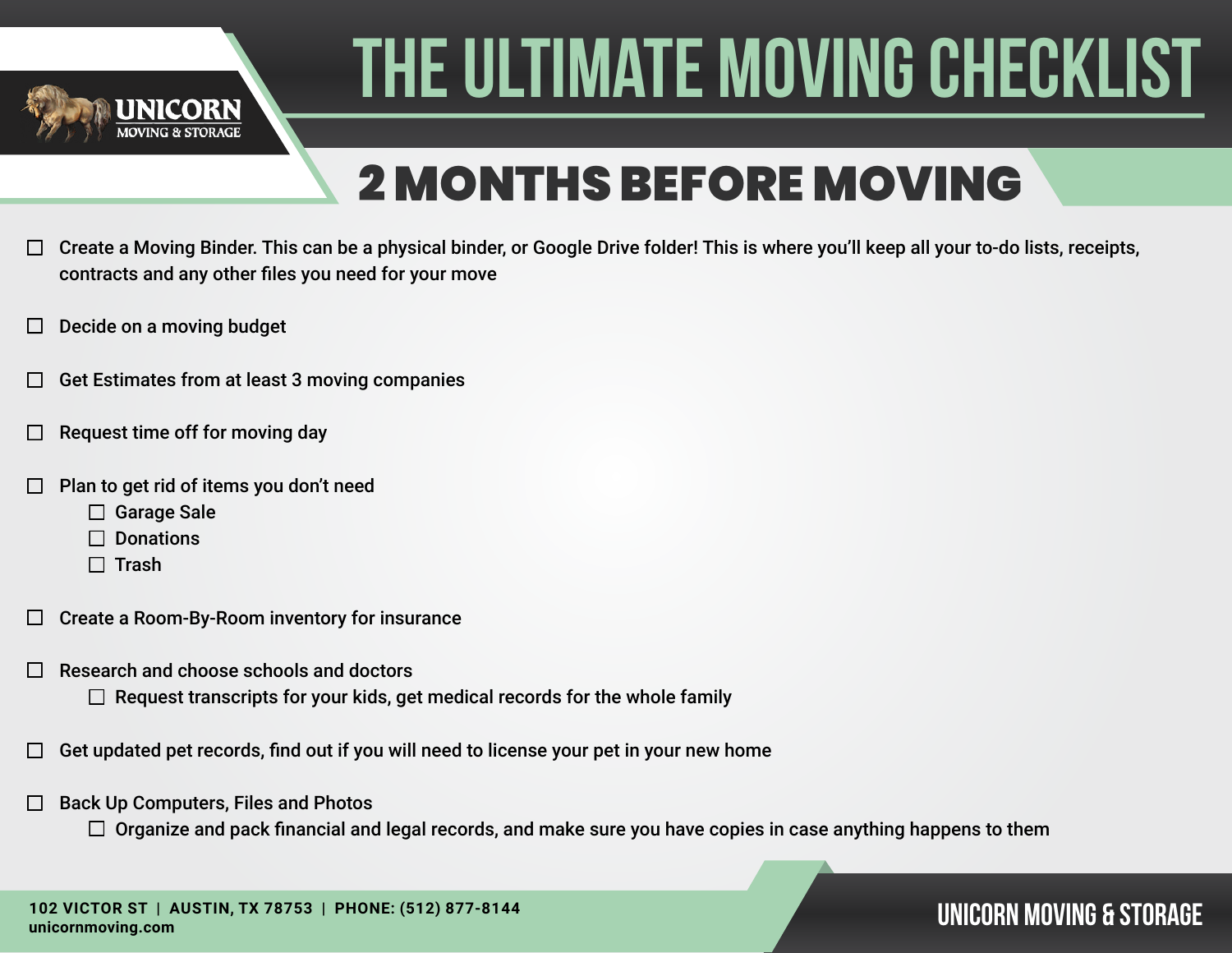

## 6 WEEKS BEFORE MOVING

- Choose your moving company  $\Box$ 
	- $\Box$  Read all contracts before you sign them
	- $\Box$  Confirm your moving company's DOT number
- $\Box$  Tell important parties about your move
	- $\Box$  Request a change of address from the post office
	- $\Box$  Notify your children's current schools, your doctor and other service providers
	- $\Box$  Talk to your insurance company, and find out if you need to switch or change your policy
	- $\Box$  Notify utility companies, tv and internet providers that you will need to stop or change service.
	- $\Box$  Notify subscription services about your change of address
- $\Box$  Measure doorways, stairways, and elevators to make sure all your furniture will fit.
- $\Box$  Order packing supplies, or begin collecting free boxes from friends and local businesses
- $\Box$  Ask if there are requirements for moving from your landlord  $\Box$  Give them your new address for your safety deposit check
- Address any important home repairs
- $\Box$  Have vehicles serviced if you're moving long-distance
- $\Box$  Label your moving boxes, marking those for fragile items and numbering all the boxes
- $\Box$  Pack a little bit each day to make packing easier  $\square$  Start with items you rarely use, such as seasonal decorations!
- Research your new community  $\Box$
- Spend time with family and friends, especially if you are moving far away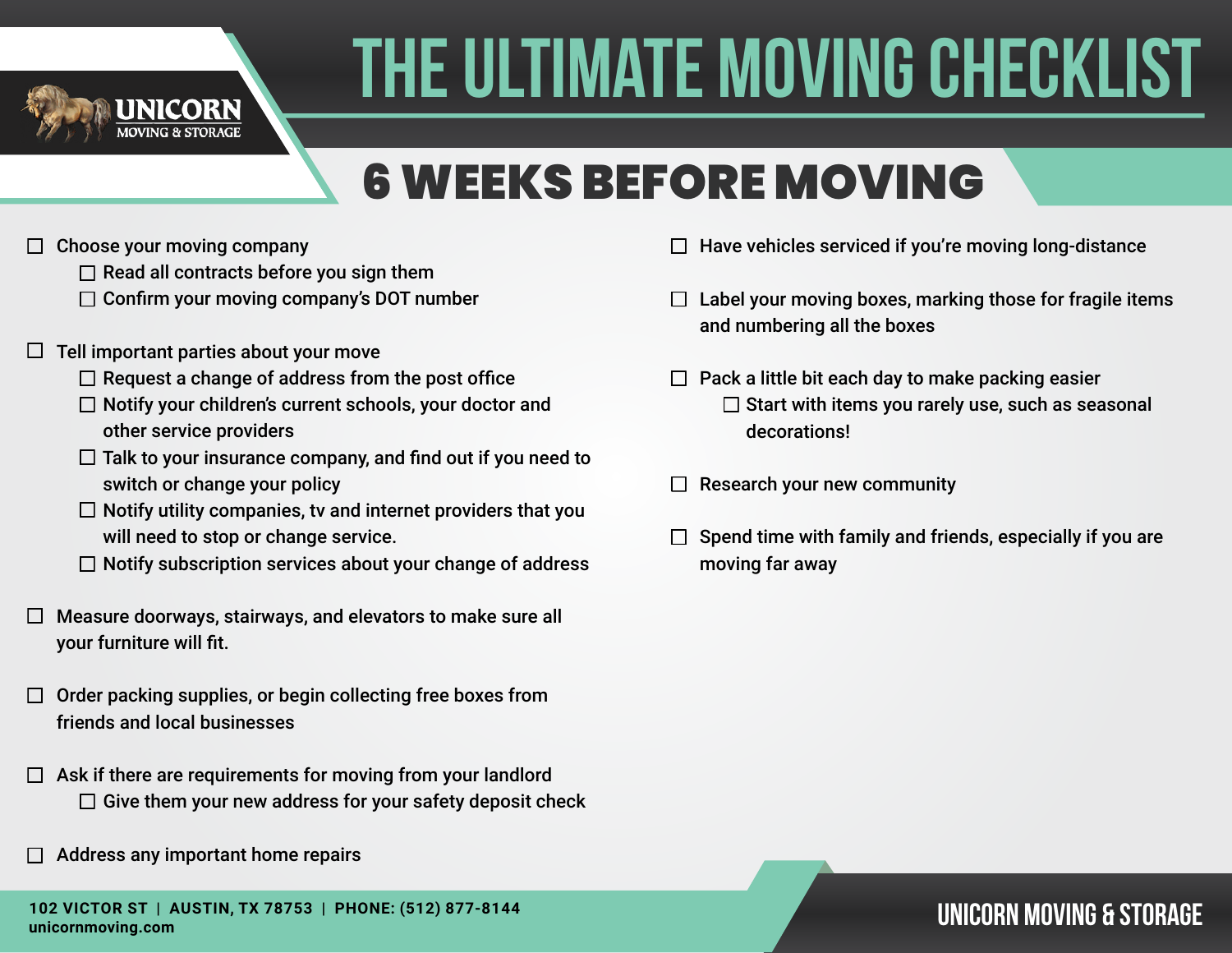

### ONE MONTH BEFORE MOVING

- Reserve your moving date with your chosen moving company
- Make travel arrangements if flying or staying in a hotel before your move
- Pack important documents such as birth certificates and passports to keep with you during the move, so they are easy to get to if you need them!
- Plan out where furniture will be in your new home. П.  $\Box$  Measure furniture and room dimensions if possible, to create a layout
- Fill any prescriptions you need and make sure you'll have enough to last until you have a new doctor/pharmacy
- Transfer your bank and credit card accounts to your new address
- Set up tv and internet accounts for your new home П  $\Box$  Schedule any required installations and a start date
- Confirm parking options for your moving truck you may need a permit for moving day. П
- Purchase moving insurance: this will protect your belongings en route!
- Start the process of enrolling your kids in their chosen school
- Make a moving day playlist!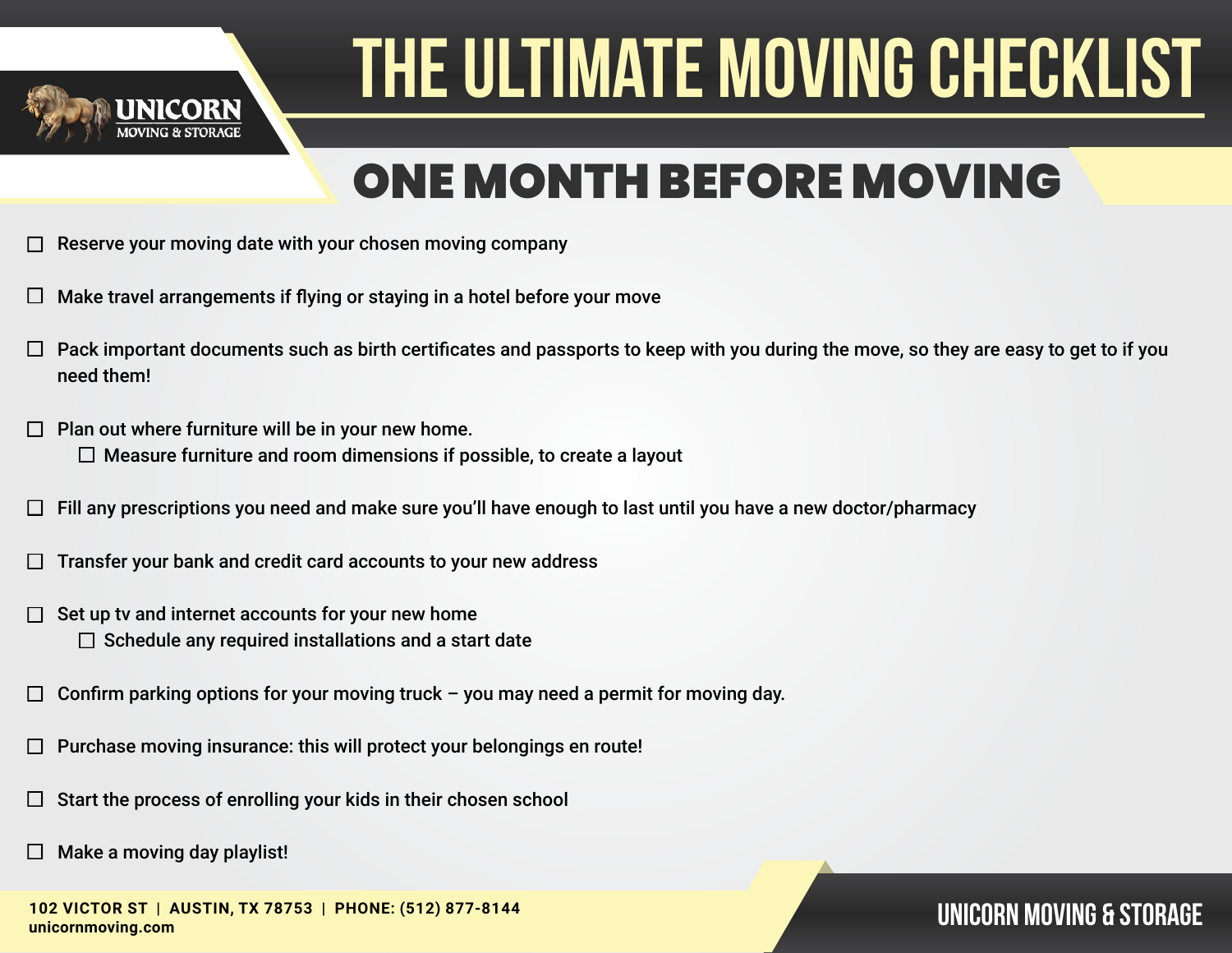

### 2 WEEKS BEFORE MOVING

- Confirm your move in day with your real estate agent  $\Box$
- Confirm moving day plans with your moving company
- Begin packing in earnest  $\Box$ 
	- $\Box$  Create a list of the items in each box, and keep it in your moving binder
- Return library books and anything you've borrowed from friends
- Collect anything you've loaned to friends, things in storage and  $\Box$ anything you have in safety deposit boxes
- Discontinue regular services like newspaper delivery, trash  $\Box$ pick-up and lawn service.
- Schedule servicing for any appliances that are moving with you П
- Make a moving plan for large items, such as your swing set,  $\Box$ trampoline and satellite TV antenna
	- $\Box$  If you have house plants, decide how they will be shipped
- Make a "Moving Day Bag"
	- $\Box$  Include snacks for the drive, clothes, medications, toiletries and any electronics you will need. These will go with you, not on the truck!
- $\Box$  Confirm the end date for utilities, phone and tv services at your current residence.
- $\Box$  Confirm the start date for services in your new home!
- Cancel or transfer your gym membership  $\Box$
- Start using up food in your pantry and freezer.  $\Box$  Don't buy much at the store right now; you don't want to have to throw out food on moving day, or pay extra to move nonperishable foods.
- $\Box$  Arrange for child and pet care during your move to keep them safe and happy
- Have your mail forwarded
- Clean outdoor furniture and bring it inside, so it is clean for the move.
- Have a moving party! Celebrate with friends about this new chapter in your life!
- $\Box$ **Important:** DISPOSE of flammable items, bleach, cleaning fluids and aerosol cans. DO NOT pack these.
- $\Box$ **For Social Security Beneficiaries:** change your address for benefits within 10 days of moving by notifying the SSA, the department of Veterans Affairs and the IRS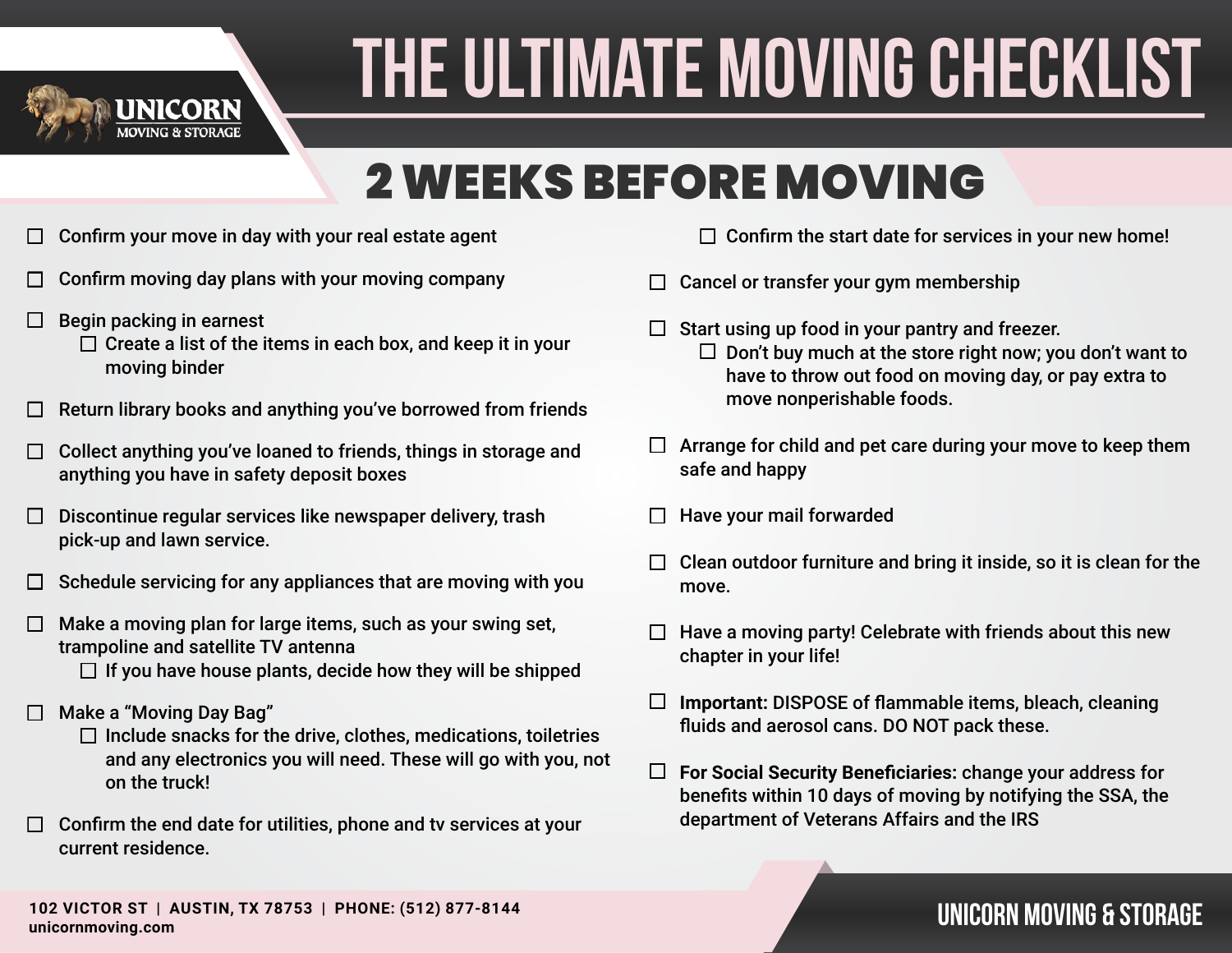

### THE WEEK OF YOUR MOVE

- Use up all your frozen foods, or gift them to family and friends
	- $\Box$  Clean out your refrigerator. If moving the fridge, defrost and dry before moving day
	- $\Box$  Donate nonperishable foods that you can't take with you.
- Take out cash for tipping your moving crew
- Finish packing everything but the essentials to get you to moving day
- Confirm your travel plans  $\Box$
- Say goodbye to neighbors
- Begin cleaning empty rooms
	- $\Box$  Double check shelves and closets for any items you've missed
- Collect keys and garage door openers to give to your real estate  $\Box$ agent for the new owners
- Check the weather for your moving day, and be prepared for rain  $\Box$ or snow
- Take photos of your home for insurance purposes, just in case!  $\mathbf{L}$
- $\Box$  Make sure your credit card company knows you are moving. Purchases in a new location can cause your card to be flagged or declined!
- $\Box$  Pack a suitcase to live out of for the last couple days before the move (and until you've unpacked the rest of your clothes in your new home)
- $\Box$  Schedule a final walkthrough of your home with the real estate agent
- Dispose of any debris you are leaving behind
- $\Box$  Pack outdoor items. Be sure to drain gasoline from any outdoor equipment!
- Make a "worst case scenario" plan in case your movers run late
- Pack supplies that you'll need immediately in a separate box to be unloaded first at your new home.
- $\Box$  Drain your outdoor hose, as well as the hoses for your washing machine and ice maker, if taking appliances with you.

### **UNICORN MOVING & STORAGE 102 VICTOR ST | AUSTIN, TX 78753 | PHONE: (512) 877-8144 unicornmoving.com**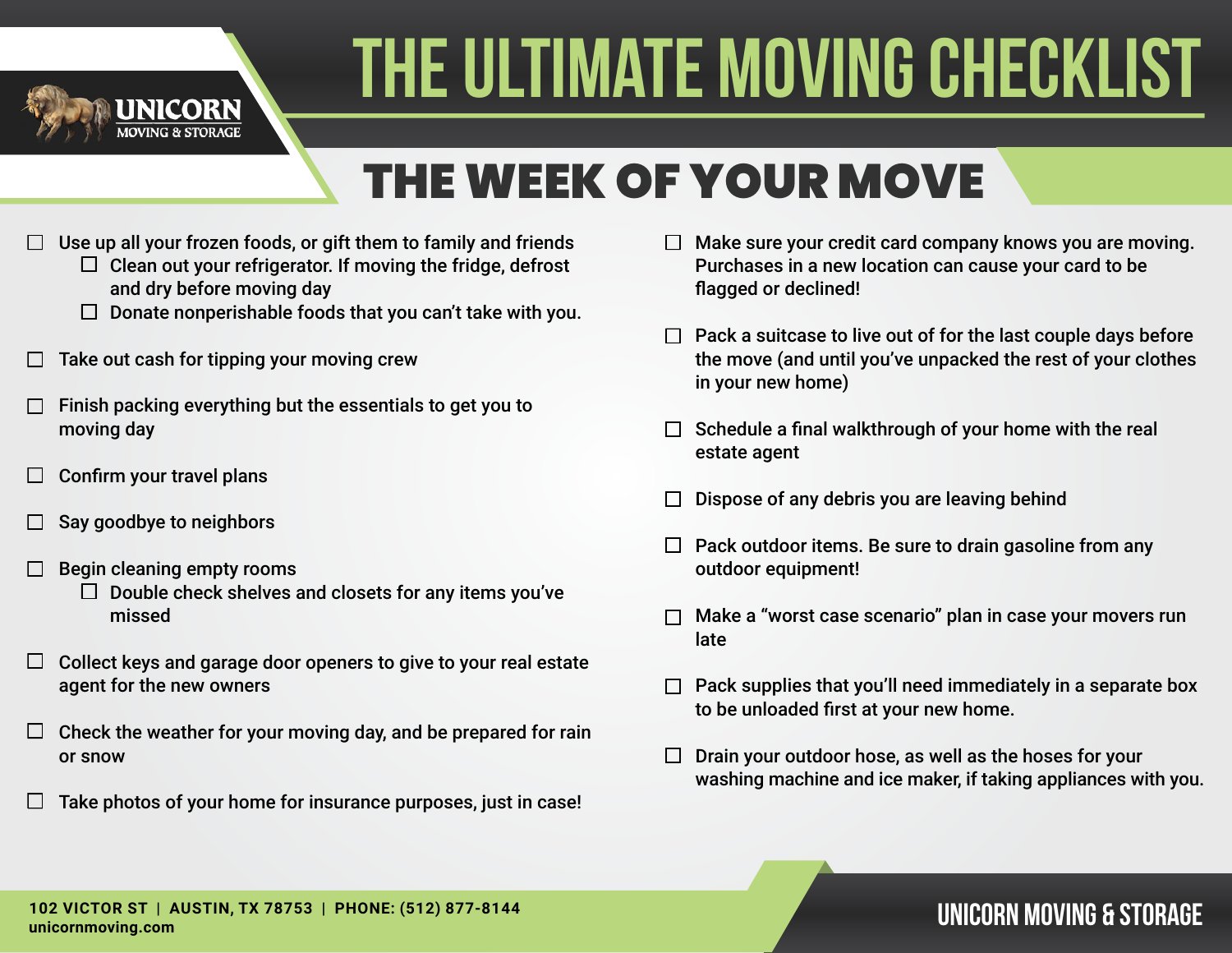

### MOVING DAY

- Check all your boxes, make sure they are properly closed and labeled
- Double-check your home to make sure you didn't miss anything!
- $\Box$ Plan to be home when your movers arrive
	- $\Box$  Check the USDOT number on the side of your moving truck. It must match the number on the contract you signed! This will help you avoid moving scams.
- Protect your floors and carpets
- Sign the movers' inventory list and get a copy to ensure that nothing is lost en route.  $\Box$
- Turn off lights, lock all windows and doors as you leave. If you are renting, drop off your keys with your building manager!
- Make sure you have your "moving day bag" with enough supplies to hold you over until the unpacking is complete
- Get to your new home early and check that utilities are connected ⊔
- Make a safe path for movers to navigate
- Remember to tip your movers!
- Thank your real estate agent
- Make your bed, unpack the necessities and take a nap! You did it!!